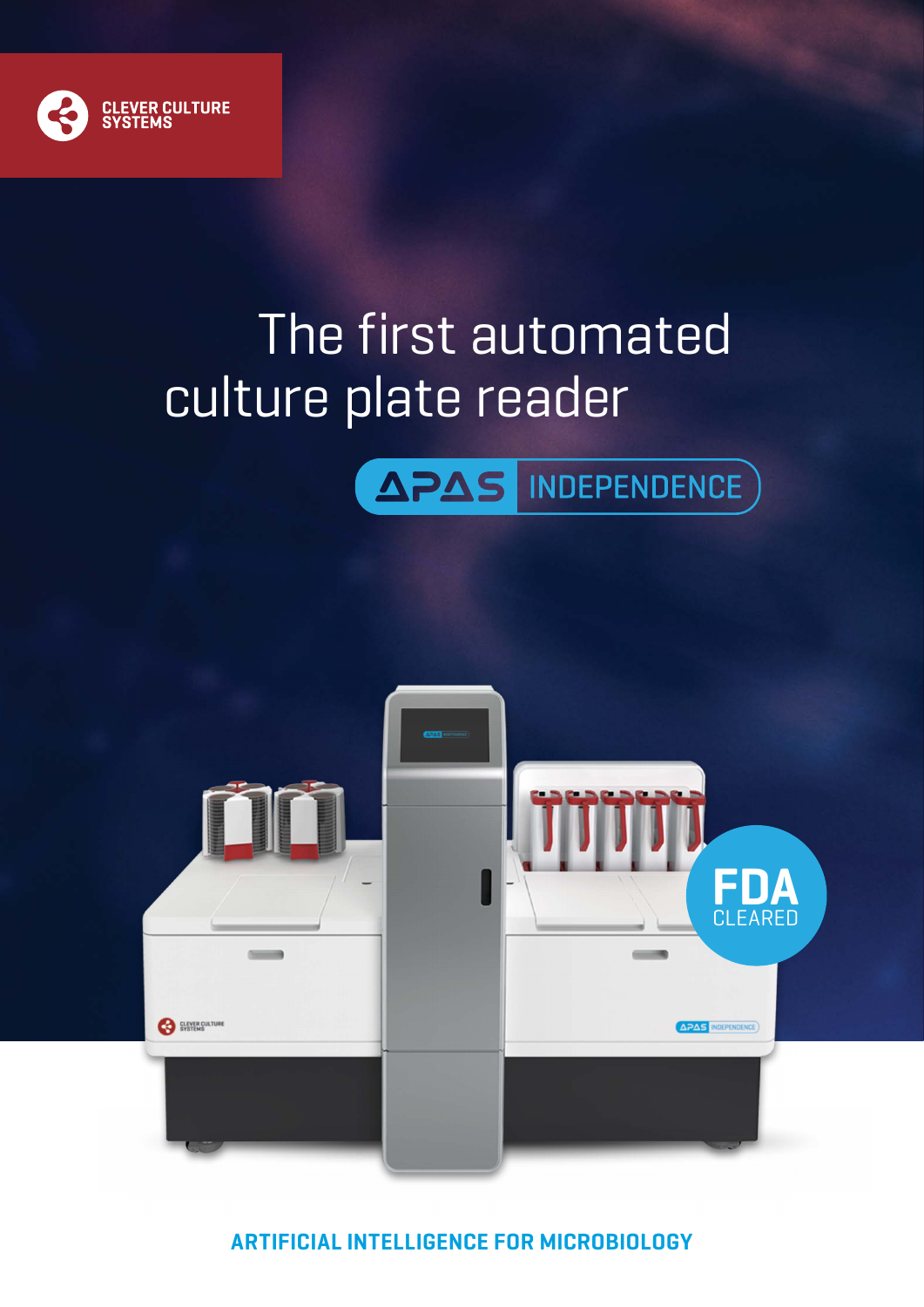The APAS Independence is an advanced in vitro diagnostic instrument for automated imaging, analysis and interpretation of microbiology culture plates. The world first instrument utilises artificial intelligence algorithms to autovalidate plates showing non-significant bacterial growth, freeing up time and resources to focus on clinically actionable data and other value added tasks.

The APAS Independence is designed to alleviate the bottleneck in culture plate reading to provide a greater level of consistency, traceability and reliability.

"The APAS Independence is the natural progression from for active decision making within the laboratory." Glen Hansen, Director of Microbiology, Hennepin County Medical Center mechanical automation to using artificial intelligence

> "The APAS Independence helps drive consistency Alan Williams, Lead Clinical Scientist, Health Services Laboratories in the laboratory through an objective, automated approach to routine laboratory processes."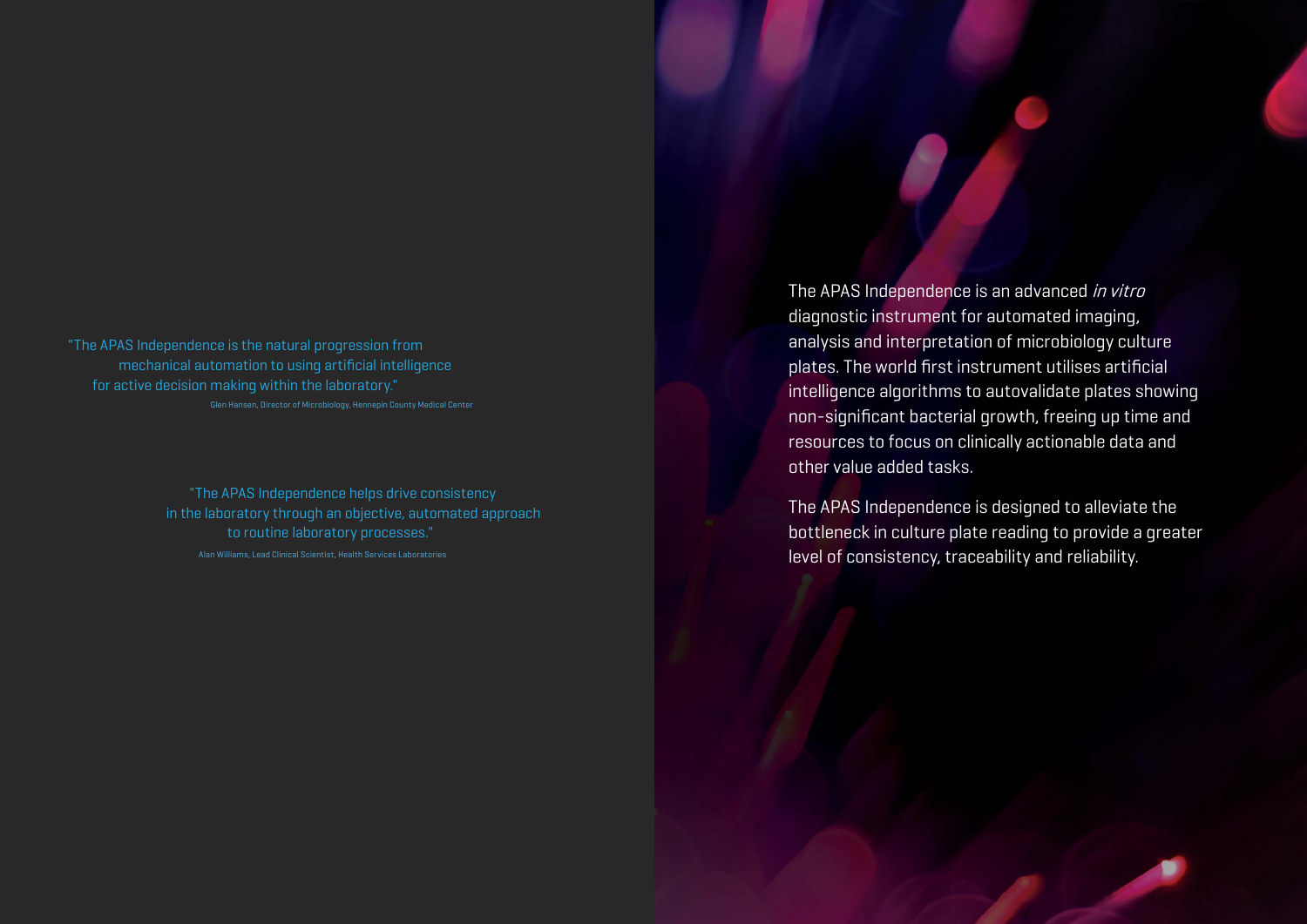**95%**

Clinical decisions are based on in vitro diagnostic lab results.<sup>3</sup>



Urine up to 70% **70% 66%**

negative.<sup>2</sup>



The APAS Independence triages plates using sophisticated machine learning algorithms built on input from experienced microbiologists.

The APAS Independence intelligent imaging platform employs a high-speed classification system for culture plate screening in real time. The APAS Independence images, interprets, and triages plates into three categories: 'significant', 'non-significant' or 'negative', and 'for review'. Plates showing no significant bacterial growth are identified and triaged to remove them from the workflow without any human intervention required, providing efficiencies for microbiology laboratories around the world.

Unlike Total Laboratory Automation (TLA), the APAS Independence delivers the benefits of standardisation with a small footprint and modular design. It offers flexibility to integrate with different laboratory workflows and alongside the laboratory's existing technologies.

# Designed by microbiologists for microbiologists

# Embracing automation in microbiology

As the global demand for diagnostic testing grows, driven by a rise in chronic diseases, aging population and infectious diseases, microbiology laboratories are increasingly expected to deliver quality results with fewer resources whilst under immense time pressure.

Clinical laboratories surveyed reported it is difficult to find personnel. $1$ 



MRSA up to 95% negative.<sup>2</sup>

> Microbiology staff expected to retire in the next 5 years.<sup>4</sup>

Automation has become a key feature of modern diagnostic laboratories due to the potential to offer a greater level of consistency, traceability, and reliability. However, automation in the field of clinical microbiology, especially the reading and reporting of cultures plates, has remained, until now, a highly manual process.

The APAS Independence is a stand-alone automated culture plate reading instrument using advanced artificial intelligence algorithms to overcome the bottleneck in manual culture plate reading. By triaging the no growth and non-significant growth samples out of the workflow, the APAS Independence provides real efficiencies in time and focuses skilled staff on more complex tasks that require their expertise.



# Analysis Modules

The APAS Analysis Modules contain the artificial intelligence engine of the image analysis system. They are the suite of interpretive software packages for assessing growth in cultures from a range of specimens. A separate Analysis Module is developed for each of the most common specimen types received, such as urine and infection control (e.g. MRSA and VRE) screening. Adding additional Analysis Modules increases the functionality and volume of samples the APAS Independence can interpret, in turn increasing the clinical utility of the instrument for microbiologists.

| <b>Available - Routine use</b>            | Urine (US/AUS)<br>MRSA [US/AUS]                      |
|-------------------------------------------|------------------------------------------------------|
| Available – Research use only<br>$[RU0]*$ | <b>VRE</b><br>Urine $[EU]$<br><b>AST Disc Diffus</b> |
| Pipeline – Future development             | CRF<br>ESBL<br>Group A Strep.<br>Group B Strep.      |
|                                           | Candida                                              |

- 
- 
- 
- 
- 

S/AUS/EU)

Diffusion - APAS-AMR

**43% 30% 20%**

Medical laboratory positions are being filled by graduates from accredited training programs.5

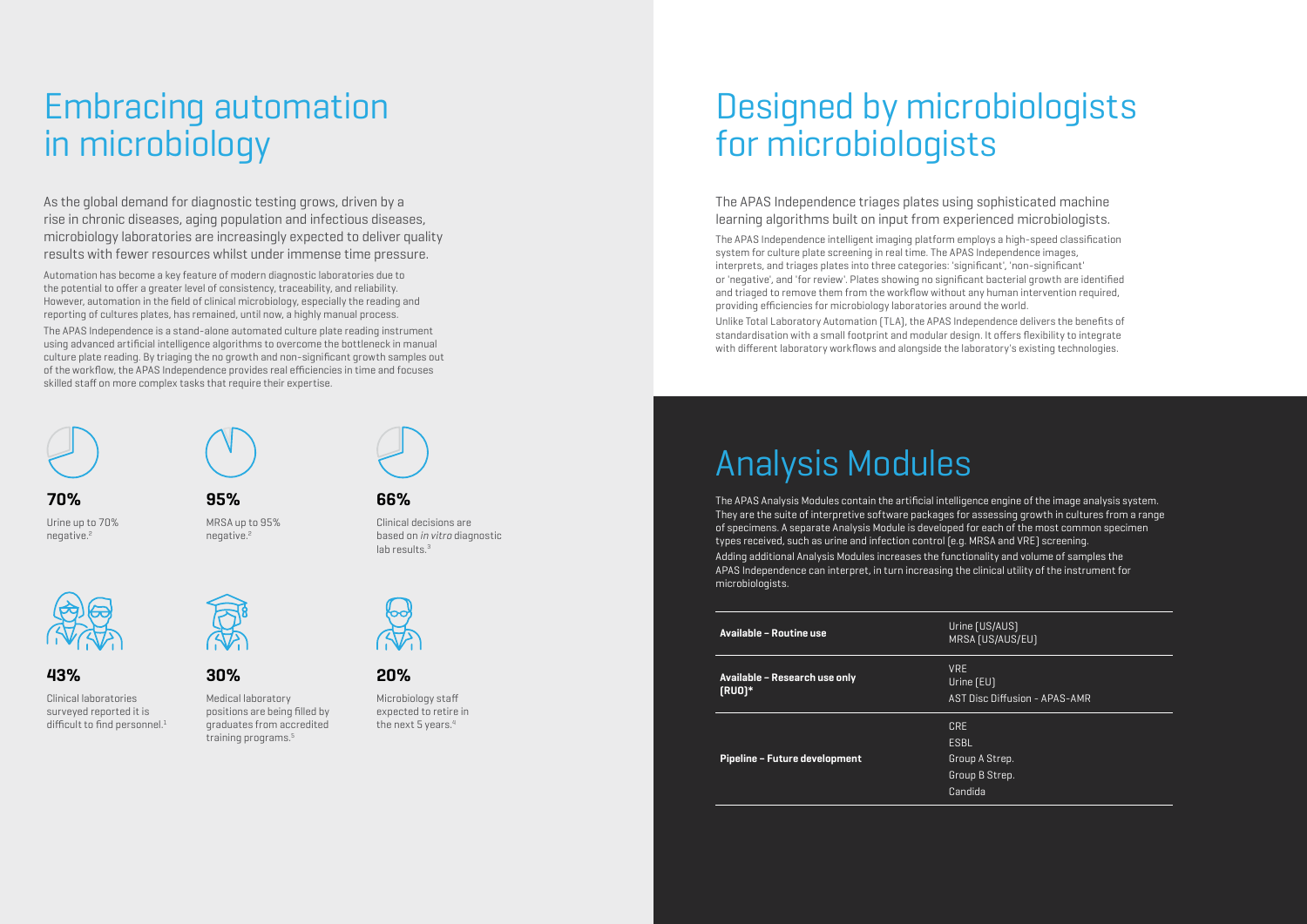# Streamline your workflow

## **Optimise Staff Utilisation**

Increase your laboratory's capacity by freeing up microbiologists to focus on value added tasks and emerging



# critical testing needs, such as COVID-19.

# nin



 $\mathbf{s}$ 

### **Cost Effective**

Budget management by avoiding overruns with predictable costs year on year. Only pay for what you need, with the option to add additional capabilities via extra Analysis Modules.

### **Time Management**

Improve your team's efficiency with technology faster than a trained microbiologist to deliver accelerated results.



## **Quality and Consistency**

Reduce reader variation in the manual plate reading process.

### **Staff Satisfaction**

Focus microbiologists on complex significant growth plates that require their expertise whilst reducing potential RSI risks (workplace injury).



## **Process Improvement**

Optimise laboratory culture plate



workflow through automation.

 $\boldsymbol{\lambda}$ 

### **Enhanced Record Keeping**

Images and results available for review and easily accessible from workstation.

### **Increased Workload**

Adding Analysis Modules allows for optimal throughput and increases the clinical utility of the instrument.







Use the touchscreen to start a session.

Load plates into the quad stack carriers and place into the instrument. Up to 60 plates per carrier Up to 4 carriers **= 240 plates**



Sample results are instantly transferred to the LIS as each sample is processed.

Monitor the output stations for actioning as required. Transfer plates from positive output carriers for further review.

The APAS Independence takes images of each plate and interprets each one within seconds.



The intuitive nature of the APAS Independence means your workflow remains the same no matter what modules are used.

Training on the instrument is easy, and module-specific training can be added when required.





# What does the APAS Independence do for your lab

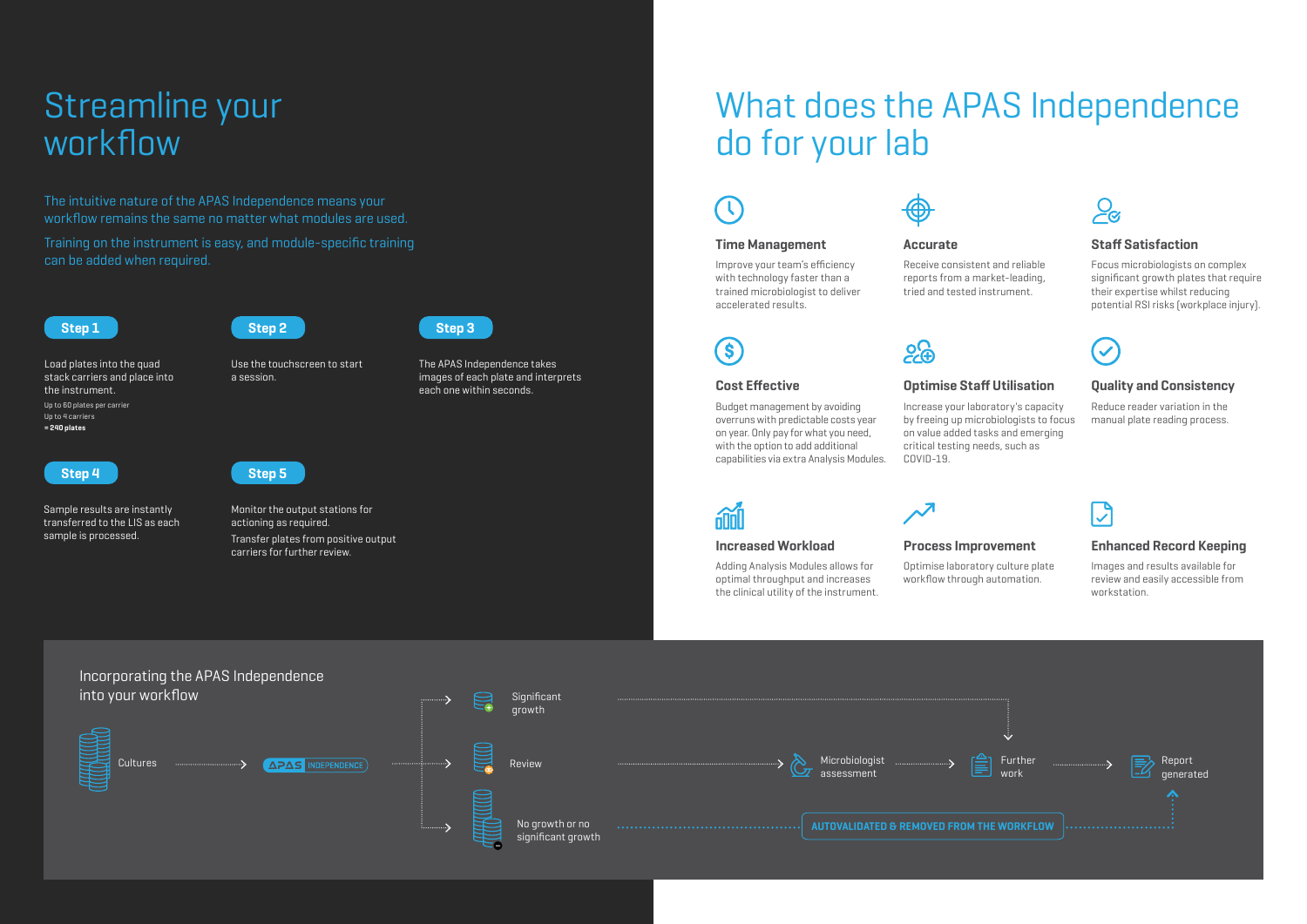# Connectivity and support



### **Installation**

Simple on-site installation which takes less than a day. Instrument has a small footprint, is on wheels and only requires a standard power and ethernet connection to run.

### **Field Support**

At Clever Culture Systems we understand that support for your instrument is critical for the continued delivery of quality results. Clever Culture Systems has developed a network of experienced and customer focused support staff on both the software and the hardware aspects of the APAS Independence instrument to ensure quick, reliable, and effective field support.

Australia **LBT Innovations**

USA **Thermo Fisher Scientific**

UK, Germany, France **oneservice**

#### **LIS Connection**

Compatible with most Laboratory Information Systems (LIS). Plates with no significant growth can be set by the user to autovalidate, with no human interaction needed.

Easily access reports directly from the workstation for review via the APAS web interface.



**Maintenance** 

Minimal daily and weekly maintenance schedule. One preventative maintenance visit required per year.



The APAS Independence is proven to deliver fast and accurate results that generate real laboratory savings and efficiencies. This has been demonstrated in over 15 clinical studies completed around the world covering over 70,000 specimens across multiple applications.

# Proven performance



Read papers in full

### **Evaluation of an image analysis device (APAS) for screening urine cultures6**

#### **Summary and key outcome**

"All cases of clinical infection were detected by APAS and its associated decision algorithm during the study." "The morphological identification of colonies showed a high level of performance for the colony types typical of E. coli and other enteric bacilli."

| APAS <sup>®</sup> identification performance by colony type | Sensitivity | <b>Specificity</b> |
|-------------------------------------------------------------|-------------|--------------------|
| Blood agar (all)                                            | 99.1%       | 99.3%              |
| MacConkey [all]                                             | 99.4%       | 99.3%              |
| Lactose-fermenters on Blood agar                            | 98.9%       | <b>NR</b>          |
| Lactose-fermenters on MacConkey agar                        | 99.2%       | 98.1%              |

### **Introduction of artificial intelligence for high throughput culture-based MRSA screening8**

#### **Summary and key outcome**

The APAS Independence performed with a sensitivity of 100%, and a specificity of 98.1% for negative identification. The APAS Independence reliably screens for MRSA and would significantly reduce time to report and would reprioritize technician/microbiologist time. Discrepant analysis showed APAS Independence correctly identified positive plates previously missed by microbiologist.

#### **Performance of MRSA classification using APAS® Independence**









## **Intelligent Automation - the first US use of the APAS Independence Delivering Artificial Intelligence for Clinical Microbiology Automation7**

### **Summary and key outcome**

The APAS Independence correctly screened cultures with 100% sensitivity for positive results. A 100% NPV was observed for blood agar analysis. Removing negative and non-significant urine cultures from the workflow reduces laboratory hands-on time with 51.9% reduction in manual review.

#### **720 Urine Cultures Examined**



Positive / Review / Negative / Error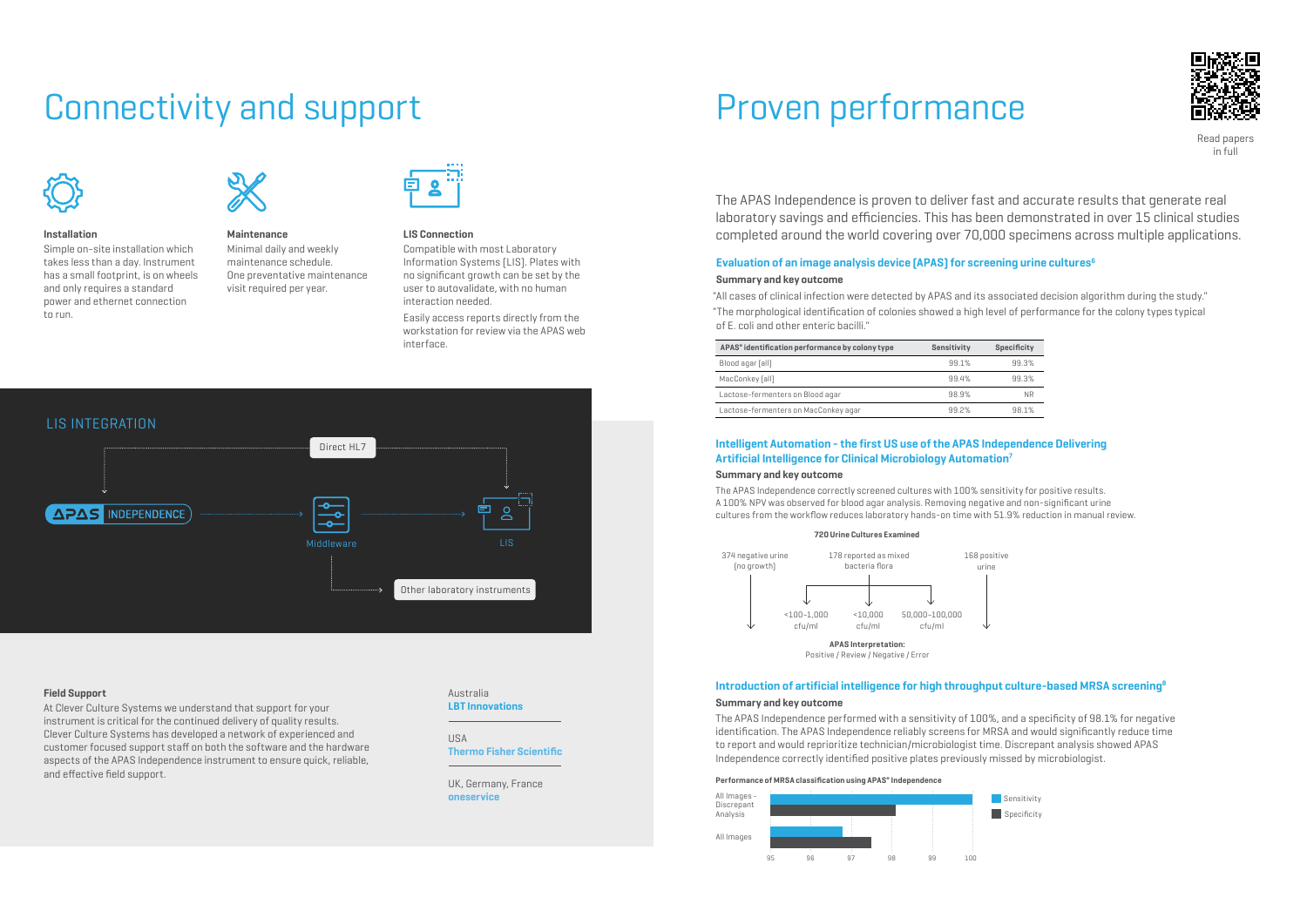Clever Culture Systems is a leader in clinical microbiology technology, delivering modular automation solutions that maximise laboratory efficiency. Our technologies are designed by microbiologists for microbiologists to ensure our products not only meet the needs of the laboratory but also seamlessly integrate within our customer's workflow. Our team are highly experienced in biotechnology, laboratory automation, diagnostics and microbiology.

Clever Culture Systems is an LBT Innovations company.



| APAS Independence is an Automated Culture Plate Reader                                                                 |                         |           |  |
|------------------------------------------------------------------------------------------------------------------------|-------------------------|-----------|--|
| Minimum throughput 200 plates per hour                                                                                 |                         |           |  |
| 4 cassettes / 60 plates per cassette                                                                                   |                         |           |  |
| Full plates/bi-plates                                                                                                  |                         |           |  |
| 2000mm x 800mm x 1600mm                                                                                                | 78.74" x 31.5" x 62.99" |           |  |
| Freestanding                                                                                                           |                         |           |  |
| HL7 Version 2                                                                                                          |                         |           |  |
| 330kg                                                                                                                  | 727.5lb                 |           |  |
| Ambient temperature range                                                                                              | 15°C-27°C               | 59°F-81°F |  |
| Humidity: 20%-80% [non-condensing indoor use]                                                                          |                         |           |  |
| Altitude: Sea level to 2000m                                                                                           | 9562ft                  |           |  |
| Continuous: 58dBA at 1m                                                                                                | 3.3 <sub>ft</sub>       |           |  |
| Peaks: 70dBA at 1m                                                                                                     | 3.3 <sub>ft</sub>       |           |  |
| 100-240VAC, 50~60Hz, 6 Amps                                                                                            |                         |           |  |
| 12 months from date of commissioning                                                                                   |                         |           |  |
| United States [FDA]                                                                                                    |                         |           |  |
| Europe (CE mark, UKCA)                                                                                                 |                         |           |  |
| Australia (TGA)                                                                                                        |                         |           |  |
|                                                                                                                        |                         |           |  |
| APAS Independence suite of interpretive software packages of assessing growth in cultures from a range of<br>specimens |                         |           |  |

nalysis Module



### **Physical Specification**

| General Description                                          | APAS Independence is an Automated Culture Plate Reader |                   |           |
|--------------------------------------------------------------|--------------------------------------------------------|-------------------|-----------|
| <b>Imaging Time</b>                                          | Minimum throughput 200 plates per hour                 |                   |           |
| Input Stack                                                  | 4 cassettes / 60 plates per cassette                   |                   |           |
| Plate Compatibility                                          | Full plates/bi-plates                                  |                   |           |
| Dimensions $[L \times W \times H]$                           | 2000mm x 800mm x 1600mm<br>78.74" x 31.5" x 62.99"     |                   |           |
| Configuration                                                | Freestanding                                           |                   |           |
| LIS Interface                                                | HL7 Version 2                                          |                   |           |
| Weight                                                       | 330kg                                                  | 727.5lb           |           |
| <b>Operating Environment</b>                                 | Ambient temperature range                              | 15°C-27°C         | 59°F-81°F |
|                                                              | Humidity: 20%-80% [non-condensing indoor use]          |                   |           |
|                                                              | Altitude: Sea level to 2000m                           | 9562ft            |           |
| <b>Noise Specifications</b><br>Noise level shall not exceed: | Continuous: 58dBA at 1m                                | 3.3 <sub>ft</sub> |           |
|                                                              | Peaks: 70dBA at 1m                                     | 3.3 <sub>ft</sub> |           |
| Electrical Input                                             | 100-240VAC, 50~60Hz, 6 Amps                            |                   |           |
| Warranty                                                     | 12 months from date of commissioning                   |                   |           |
| Requlatory Cleared                                           | United States [FDA]                                    |                   |           |
|                                                              | Europe [CE mark, UKCA]                                 |                   |           |
|                                                              | Australia [TGA]                                        |                   |           |
|                                                              |                                                        |                   |           |

### **Analysis Modules**

| <b>General Description</b>        | APAS Independence suite of interpretive software packages of assessing growth in cultures from a range of<br>specimens |
|-----------------------------------|------------------------------------------------------------------------------------------------------------------------|
| Available Analysis Modules        | Urine Analysis Module (US/AUS)                                                                                         |
|                                   | MRSA Analysis Module [US/EU/AUS]                                                                                       |
| Available Analysis Modules (RUO)* | <b>VRE Analysis Module</b>                                                                                             |
|                                   | Urine Analysis Module (EU)                                                                                             |
|                                   | AST Disc Diffusion - APAS-AMR Analysis Module                                                                          |

Further Analysis Modules such as CRE, ESBL, Group A & B Strep. and Candida specimens are for potential future developments. Compliant with the following standards ISO 13485:2003, IEC 62304: 2006, UL 61010-1: 2004; 3rd edition, 2002/96/EC, 2011/65/EU.

## Contact us to find your local distributor.

[sales@cleverculturesystems.com](mailto:sales%40cleverculturesystems.com?subject=) [cleverculturesystems.com](http://www.cleverculturesystems.com)

# Making a real difference in microbiology

### **References**

1Bennett, A., Thompson, N.N., Holladay, B., Bugbee, A. and Steward, C.A., 2009. ASCP wage and vacancy survey of US medical laboratories. Laboratory Medicine, 40(3), pp.133-141. <sup>2</sup>Manickam, K., Karlowsky, J.A., Adam, H., Lagacé-Wiens, P.R., Rendina, A., Pang, P., Murray, B.L. and Alfa, M.J., 2013. CHROMagar Orientation medium reduces urine culture workload. Journal of Clinical Microbiology, 51(4), pp.1179-1183. ªRohr, U.P., Binder, C., Dieterle, T., Giusti, F., Messina, C.G.M., Toerien, E., Moch, H. and Schäfer, H.H., 2016. The value of in vitro diagnostic testing in medical practice: a status report. PloS one, 11(3), p.e0149856. 4 Garcia, E., Kundu, I., Ali, A. and Soles, R., 2018. The American Society for Clinical Pathology's 2016-2017 vacancy survey of medical laboratories in the United States. American journal of clinical pathology, 149(5), pp.387-400. <sup>s</sup>Cortelyou-Ward, K., Ramirez, B. and Rotarius, T., 2011. The laboratory workforce shortage: a managerial perspective. The Health Care Manager, 30(2), pp.148-155. 6Glasson, J., Hill, R., Summerford, M. and Giglio, S., 2016. Evaluation of an image analysis device (APAS) for screening urine cultures. Journal of clinical microbiology, 54(2), pp.300-304. 7Hansen G., Bujold, A., Cox, A., Hanson, K., Wesenburg, E., 2019. Intelligent Automation- the first US Use of the APAS Independence. ASM Microbe. 8Aurbach U, Wirth S, Gigilo S, Pohl B, Wisplinghoff H., 2019. Introduction of artificial intelligence for high throughput culture-based MRSA screening. ECCMID 2019.